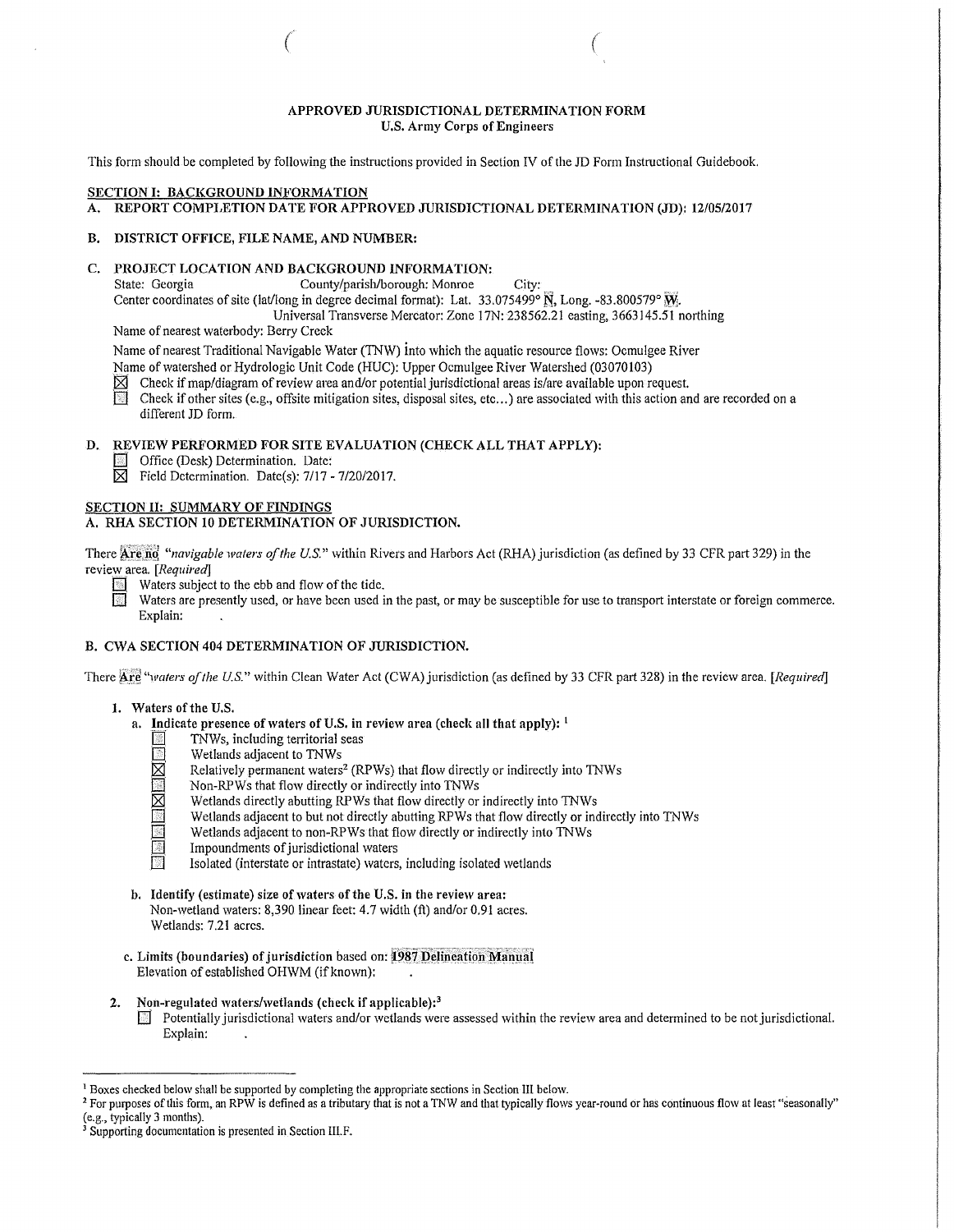#### SECTION III: CWA ANALYSIS

### A. TNWs AND WETLANDS ADJACENT TO TNWs

The agencies will assert jurisdiction over TNWs and wetlands adjacent to TNWs. Ifthe aquatic resource is a TNW, complete Section III.A.1 and Section III.D.1. only; if the aquatic resource is a wetland adjacent to a TNW, complete Sections III.A.1 and 2 and Section 111.D.I.; otherwise, see Section Ill.B below.

( *(* 

## 1. TNW

Identify 1NW:

Summarize rationale supporting determination:

#### 2. Wetland adjacent to TNW

Summarize rationale supporting conclusion that wetland is "adjacent":

#### B. CHARACTERISTICS OF TRIBUTARY (THAT IS NOT A TNW) AND ITS ADJACENT WETLANDS (IF ANY):

This section summarizes information regarding characteristics of the tributary and its adjacent wetlands, if any, and it helps determine whether or not the standards for jurisdiction established under *Rapanos* have been met.

The agencies will assert jurisdiction over non-navigable tributaries of TNWs where the tributaries are "relatively permanent waters" (RPWs), i.e. tributaries that typically flow year-round or have continuous flow at least seasonally (e.g., typically 3 months). A wetland that directly abuts an RPW is also jurisdictional. Ifthe aquatic resource is not a TNW, but has year-round (perennial) flow, skip to Section 111.D.2. Ifthe aquatic resource is a wetland directly abutting a tributary with perennial flow, skip to Section III.D.4.

A wetland that is adjacent to but that does not directly abut an RPW requires a significant nexus evaluation. Corps districts and EPA regions will include in the record any available information that documents the existence of a significant nexus between a relatively permanent tributary that is not perennial (and its adjacent wetlands if any) and a traditional navigable water, even though a significant nexus finding is not required as a matter of law.

If the waterbody<sup>4</sup> is not an RPW, or a wetland directly abutting an RPW, a JD will require additional data to determine if the waterbody has a significant nexus with a TNW. If the tributary has adjacent wetlands, the significant nexus evaluation must consider the tributary in combination with all of its adjacent wetlands. This significant nexus evaluation that combines, for analytical purposes, the tributary and all of its adjacent wetlands is used whether the review area identified in the JD requestis the tributary, or its adjacent wetlands, or both. Ifthe JD covers a tributary with adjacent wetlands, complete Section Ill.B.1 for the tributary, Section III.B.2 for any onsite wetlands, and Section III.B.3 for all wetlands adjacent to that tributary, both onsite and offsite. The determination whether a significant nexus exists is determined in Section III.C below.

1. Characteristics of non-TNWs that flow directly or indirectly into TNW

- (i) General Area Conditions: Watershed size: 2.4 square miles Drainage area: 2.4 square miles Average annual rainfall: 48.5 inches Average annual snowfall: 0.1 inches
- (ii) Physical Characteristics:
	- (a) Relationship with TNW:  $\boxtimes$  Tributary flows directly into TNW.  $\boxtimes$  Tributary flows through  $\frac{1}{2}$  tributaries before entering TNW.

Project waters are 2-5 river miles from TNW. Project waters are **1 (or less)** river miles from RPW. Project waters are  $\frac{1}{2}$  aerial (straight) miles from TNW. Project waters are  $1$  (or less) aerial (straight) miles from RPW. Project waters cross or serve as state boundaries. Explain: Project waters do not serve as a state boundary.

Identify flow route to TNW5: All tributaries on site flow into Berry Creek within the site boundaries which then flows directly to the Ocmulgee River, the closest TNW.

<sup>4</sup> Note that the Instructional Guidebook contains additional information regarding swalcs, ditches, washes, and erosional features generally and in the arid West.

*<sup>5</sup>* Flow route can be described by identifying, e.g., tributary a, which flows through the review area, to flow into tributary b, which then flows into TNW.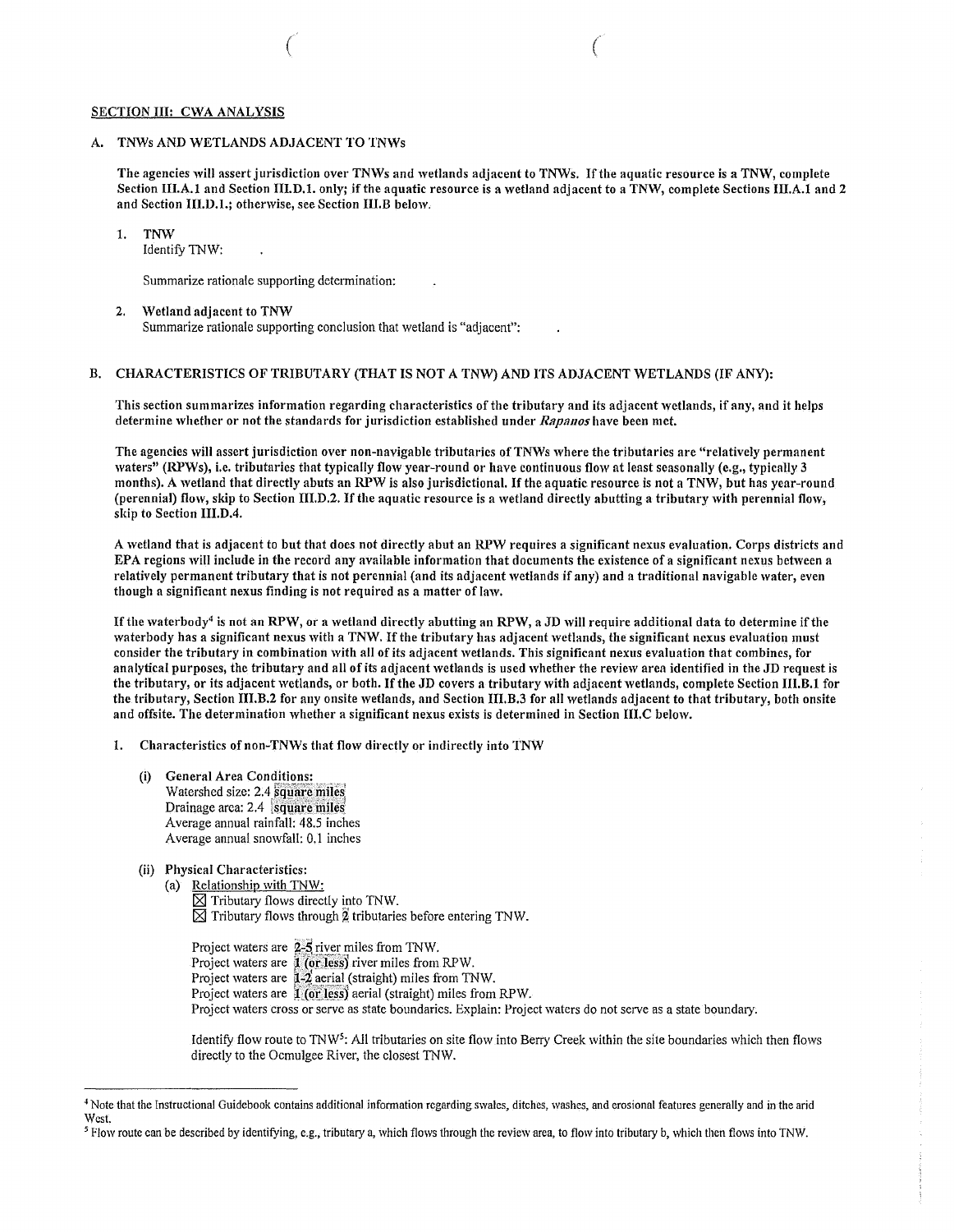Tributary stream order, if known: Tributaries range from first order headwater streams to fourth order medium sized streams (i.e., Berry Creek).

(b)  $\frac{General Tributary Characteristics (check all that apply):}{N\times Natural}$ 

Artificial (man-made). Explain:  $\boxtimes$  Manipulated (man-altered). Explain: Intermittent06 is formed in a toe ditch at the base of the

ashpond dam.

Tributary properties with respect to top of bank (estimate):

Average width: 4.7 feet Average depth: 1.0 feet Average side slopes: 2:1.

Tributary is:

Primary tributary substrate composition (check all that apply):<br>  $\boxtimes$  Silts  $\boxtimes$  Sands

| IXI SIIts              |
|------------------------|
| $\boxtimes$ Cobbles    |
| $\Box$ Bedrock         |
| $\Box$ Other. Explain: |

 $\boxtimes$  Gravel □ Vegetation. Type/% cover:  $\square$  Concrete

 $\left($ 

Tributary condition/stability [e.g., highly eroding, sloughing banks]. Explain: Incised streams with areas ofsloughing banks. Smaller intermittent streams more stable than Perennial02 (Berry Creek).

Presence of run/riffle/pool complexes. Explain: Berry Creek has areas of established run/riffle/pool complexes as well as stretches of run only. all other streams were predominately run only streams.

Tributary geometry: Relatively straight

Tributary gradient (approximate average slope): 1 %

| ۱O۷<br>w |  |
|----------|--|
|----------|--|

| FRW.<br>Tributary provides for: Seasonal flow<br>Estimate average number of flow events in review area/year: 20 (or greater)<br>Describe flow regime: Perennial to intermittent.<br>Other information on duration and volume:                                                                                                                                                                                                                                                                                                                                                                                                                                                                                                               |
|---------------------------------------------------------------------------------------------------------------------------------------------------------------------------------------------------------------------------------------------------------------------------------------------------------------------------------------------------------------------------------------------------------------------------------------------------------------------------------------------------------------------------------------------------------------------------------------------------------------------------------------------------------------------------------------------------------------------------------------------|
| Surface flow is: Confined. Characteristics:                                                                                                                                                                                                                                                                                                                                                                                                                                                                                                                                                                                                                                                                                                 |
| Subsurface flow: Unknown. Explain findings: No subsurface study was performed.<br>$\Box$ Dye (or other) test performed:                                                                                                                                                                                                                                                                                                                                                                                                                                                                                                                                                                                                                     |
| Tributary has (check all that apply):<br>$\boxtimes$ Bed and banks<br>$\boxtimes$ OHWM <sup>6</sup> (check all indicators that apply):<br>$\boxtimes$ clear, natural line impressed on the bank<br>⊠<br>the presence of litter and debris<br>⊠<br>$\boxtimes$ changes in the character of soil<br>destruction of terrestrial vegetation<br>⊠<br>the presence of wrack line<br>shelving<br>⊠<br>$\boxtimes$ vegetation matted down, bent, or absent<br>sediment sorting<br>⊠<br>$\boxtimes$ leaf litter disturbed or washed away<br>scour<br>⊠<br>sediment deposition<br>multiple observed or predicted flow events<br>⊠<br>water staining<br>abrupt change in plant community<br>other (list):<br>Discontinuous OHWM. <sup>7</sup> Explain: |
| If factors other than the OHWM were used to determine lateral extent of CWA jurisdiction (check all that apply):<br>High Tide Line indicated by:<br>瀨<br>Mean High Water Mark indicated by:<br>圈<br>oil or scum line along shore objects<br>survey to available datum;<br>$\Box$ fine shell or debris deposits (foreshore)<br>physical markings;<br>vegetation lines/changes in vegetation types.<br>physical markings/characteristics<br>tidal gauges<br>other (list):                                                                                                                                                                                                                                                                     |

(iii) Chemical Characteristics:

<sup>6</sup> A natural or man-made discontinuity in the OHWM does not necessarily sever jurisdiction (e.g., where the stream temporarily flows underground, or where the OHWM has been removed by development or agricultural practices). Where there is a break in the OIIWM that is unrelated to the waterbody's flow regime (e.g., flow over a rock outcrop or through a culvert), the agencies will look for indicators oftlow above and below the break. 7Ibid.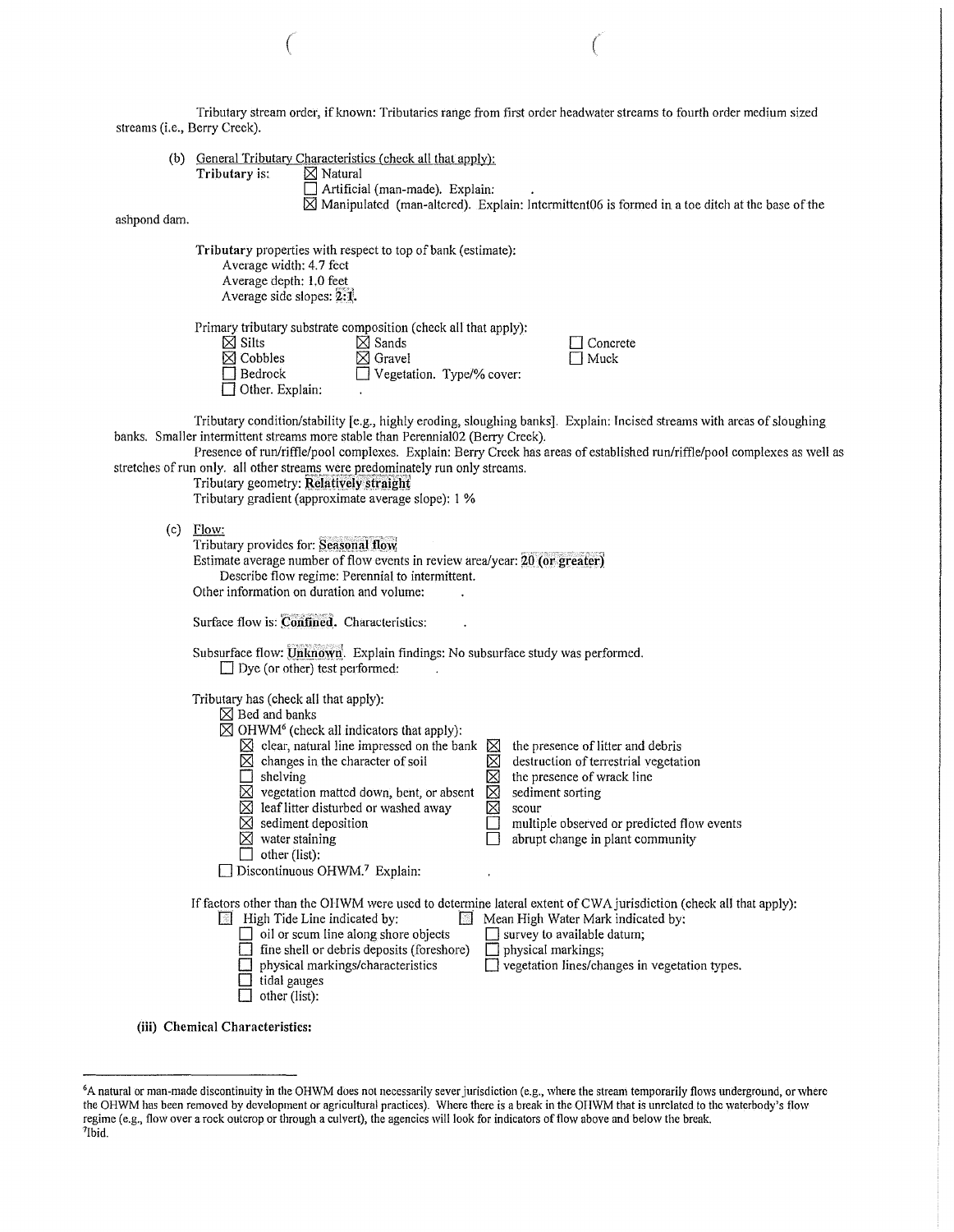Characterize tributary (e.g., water color is clear, discolored, oily film; water quality; general watershed characteristics, etc.). Explain: Water is clear. Low turbidity present at time of site inspection. Identify specific pollutants, if known:

 $\bigg($ 

 $\begin{pmatrix} 1 & 0 & 0 \\ 0 & 0 & 0 \\ 0 & 0 & 0 \\ 0 & 0 & 0 \\ 0 & 0 & 0 \\ 0 & 0 & 0 \\ 0 & 0 & 0 \\ 0 & 0 & 0 \\ 0 & 0 & 0 \\ 0 & 0 & 0 & 0 \\ 0 & 0 & 0 & 0 \\ 0 & 0 & 0 & 0 \\ 0 & 0 & 0 & 0 \\ 0 & 0 & 0 & 0 \\ 0 & 0 & 0 & 0 & 0 \\ 0 & 0 & 0 & 0 & 0 \\ 0 & 0 & 0 & 0 & 0 \\ 0 & 0 & 0 & 0 & 0 \\ 0 & 0 & 0 & 0 &$ 

 $\hat{\boldsymbol{\epsilon}}$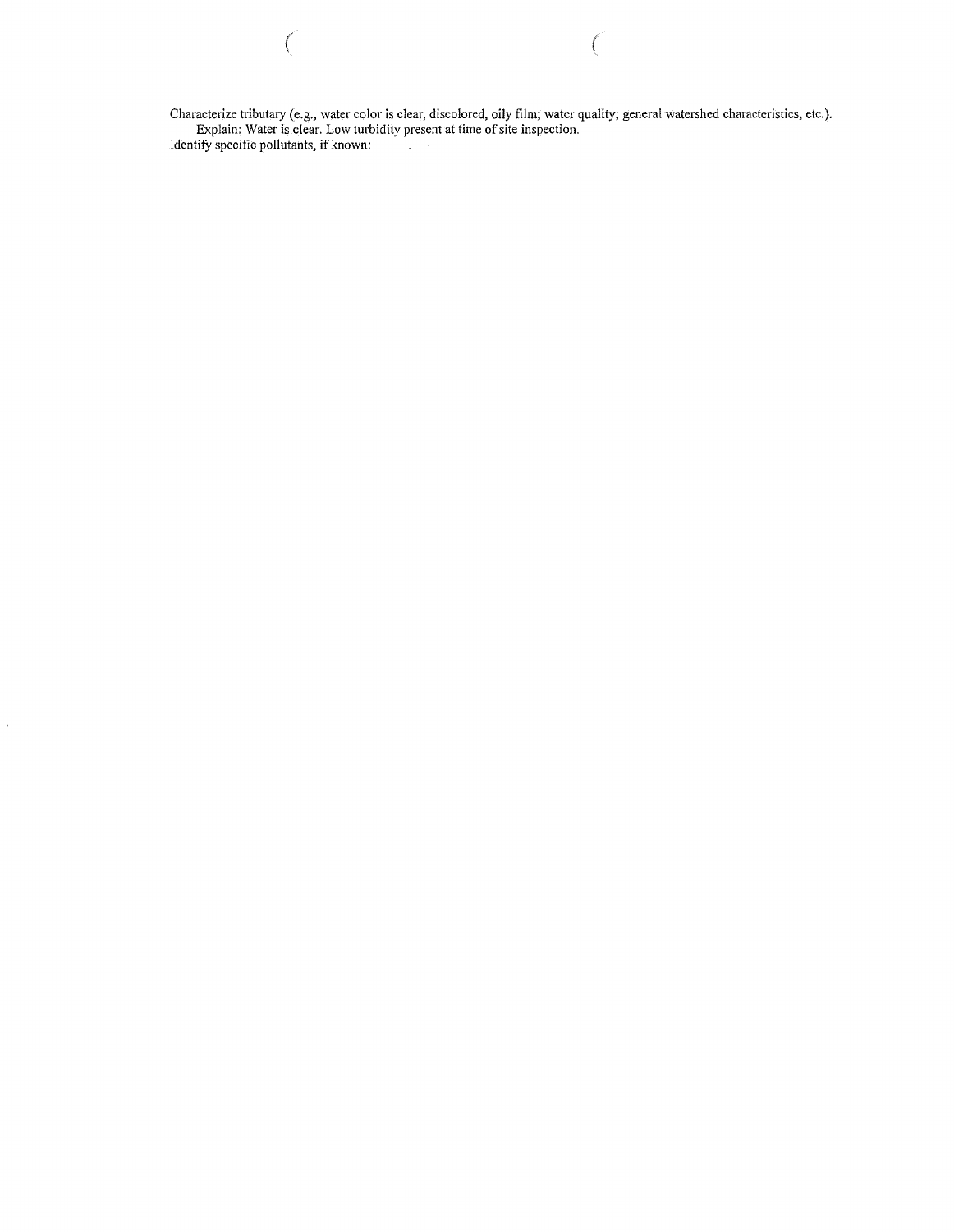(iv) Biological Characteristics. Channel supports (check all that apply):

 $\boxtimes$  Riparian corridor. Characteristics (type, average width): Forested riparian corridor along the majority of streams on site greater than 25' in width.

- $\boxtimes$  Wetland fringe. Characteristics: Stream Intermittent06 flows through mutiple wetlands that function as wetland fringes.<br>  $\boxtimes$  Habitat for: ~ Habitat for:
	- D Federally Listed species. Explain findings: No federally listed species or their preferred habitat documented on site.  $\boxtimes$  Fish/spawn areas. Explain findings: There fish found within Berry Creek.
	- $\Box$  Other environmentally-sensitive species. Explain findings:

 $\boxtimes$  Aquatic/wildlife diversity. Explain findings: The stream and surrounding riparian supports populations of common birds and mammals (cardinals, blue jay, crow, deer, racoon, etc.).

 $($ 

- 2. Characteristics of wetlands adjacent to non-TNW that flow directly or indirectly into TNW
	- (i) Physical Characteristics:
		- (a) General Wetland Characteristics:
			- Properties:
				- Wetland size: acres
				- Wetland type. Explain:
				- Wetland quality. Explain:

Project wetlands cross or serve as state boundaries. Explain:

(b) General Flow Relationship with Non-TNW: Flow is: Pick List. Explain:

> Surface flow is: Pick List Characteristics:

Subsurface flow: Pick List. Explain findings:  $\Box$  Dye (or other) test performed:

- (c) Wetland Adjacency Determination with Non-TNW:
	- $\Box$  Directly abutting
	- $\Box$  Not directly abutting
		- $\Box$  Discrete wetland hydrologic connection. Explain:
		- D Ecological connection. Explain:
		- Separated by berm/barrier. Explain:
- (d) Proximity (Relationship) to TNW

Project wetlands are Pick List river miles from TNW. Project waters are Pick List aerial (straight) miles from TNW. Flow is from: Pick List. Estimate approximate location of wetland as within the Pick List floodplain.

## (ii) Chemical Characteristics:

Characterize wetland system (e.g., water color is clear, brown, oil film on surface; water quality; general watershed characteristics; etc.). Explain:

Identify specific pollutants, if known:

#### (iii) Biological Characteristics. Wetland supports (check all that apply):

- Riparian buffer. Characteristics (type, average width):
- $\Box$  Vegetation type/percent cover. Explain:
- $\Box$  Habitat for:
	- D Federally Listed species. Explain findings:
	- D Fish/spawn areas. Explain findings:
	- $\Box$  Other environmentally-sensitive species. Explain findings:
	- $\Box$  Aquatic/wildlife diversity. Explain findings:

## 3. Characteristics of all wetlands adjacent to the tributary (if any)

All wetland(s) being considered in the cumulative analysis:  $PickList$ Approximately () acres in total are being considered in the cumulative analysis.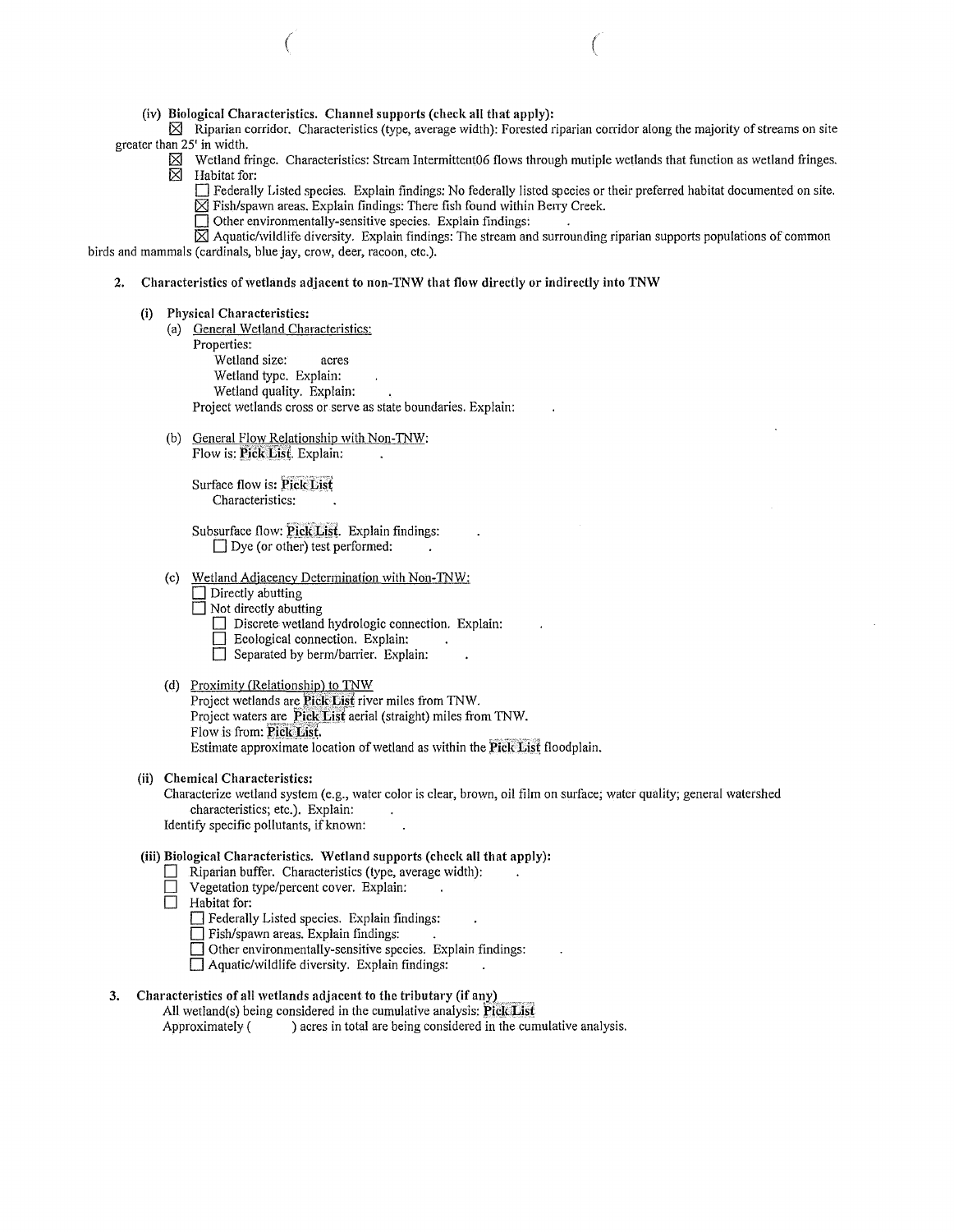For each wetland, specify the following:

| Directly abuts? (Y/N) | Size (in acres) | Directly ab |
|-----------------------|-----------------|-------------|
|-----------------------|-----------------|-------------|

 $P(X|Y|X)$  Size (in acres)

Summarize overall biological, chemical and physical functions being performed:

## C. SIGNIFICANT NEXUS DETERMINATION

A significant nexus analysis will assess the flow characteristics and functions of the tributary itself and the functions performed by any wetlands adjacent to the tributary to determine if they significantly affect the chemical, physical, and biological integrity of a TNW. For each of the following situations, a significant nexus exists ifthe tributary, in combination with all of its adjacent wetlands, has more than a speculative or insubstantial effect on the chemical, physical and/or biological integrity ofa TNW. Considerations when evaluating significant nexus include, but are not limited to the volume, duration, and frequency of the flow of water in the tributary and its proximity to a TNW, and the functions performed by the tributary and all its adjacent wetlands. It is not appropriate to determine significant nexus based solely on any specific threshold of distance (e.g. between a tributary and its adjacent wetland or between a tributary and the TNW). Similarly, the fact an adjacent wetland lies within or outside of a floodplain is not solely determinative of significant nexus.

Draw connections between the features documented and the effects on the TNW, as identified in the *Rapauos* Guidance and discussed in the Instructional Guidebook. Factors to consider include, for example:

- Does the tributary, in combination with its adjacent wetlands (if any), have the capacity to carry pollutants or flood waters to TNWs, or to reduce the amount of pollutants or flood waters reaching a TNW?
- Does the tributary, in combination with its adjacent wetlands (if any), provide habitat and lifecycle support functions for fish and other species, such as feeding, nesting, spawning, or rearing young for species that arc present in the TNW?
- Does the tributary, in combination with its adjacent wetlands (if any), have the capacity to transfer nutrients and organic carbon that support downstream foodwebs?
- Does the tributary, in combination with its adjacent wetlands (if any), have other relationships to the physical, chemical, or biological integrity of the TNW?

### Note: the above list of considerations is not inclusive and other functions observed or known to occur should be documented below:

- 1. Significant nexus findings for non-RPW that has no adjacent wetlands and flows directly or indirectly into TNWs. Explain findings of presence or absence ofsignificant nexus below, based on the tributary itself, then go to Section III.D:
- 2. Significant nexus findings for non-RPW and its adjacent wetlands, where the non-RPW flows directly or indirectly into TNWs. Explain findings of presence or absence of significant nexus below, based on the tributary in combination with all of its adjacent wetlands, then go to Section III.D:
- 3. Significant nexus findings for wetlands adjacent to an RPW but that do not directly abut the RPW. Explain findings of presence or absence ofsignificant nexus below, based on the tributary in combination with all ofits adjacent wetlands, then go to Section III.D:

## D. DETERMINATIONS OF JURISDICTIONAL FINDINGS, THE SUBJECT WATERS/WETLANDS ARE (CHECK ALL THAT APPLY):

- 1. TNWs and Adjacent Wetlands. Check all that apply and provide size estimates in review area:  $\Box$  TNWs: linear feet width (ft), Or, acres. **E** Wetlands adjacent to TNWs: acres.
- 2. RPWs that flow directly or indirectly into TNWs.
	- $\boxtimes$  Tributaries of TNWs where tributaries typically flow year-round are jurisdictional. Provide data and rationale indicating that tributary is perennial: The perennial streams on site were larger streams, with established riffle and pools, have fish populations, and better quality substrates (sand/gravel/cobble instead of silt/sand).
	- $\boxtimes$  Tributaries of TNW where tributaries have continuous flow "seasonally" (e.g., typically three months each year) are jurisdictional. Data supporting this conclusion is provided at Section III.B. Provide rationale indicating that tributary flows seasonally: There are seven tributaries on site that had characteristics indicative of seasonal flow (developed bed and bank, channel scour, soils, etc.) that would not be expected to flow year round. They all discharge directly into Berry Creek.

( *(*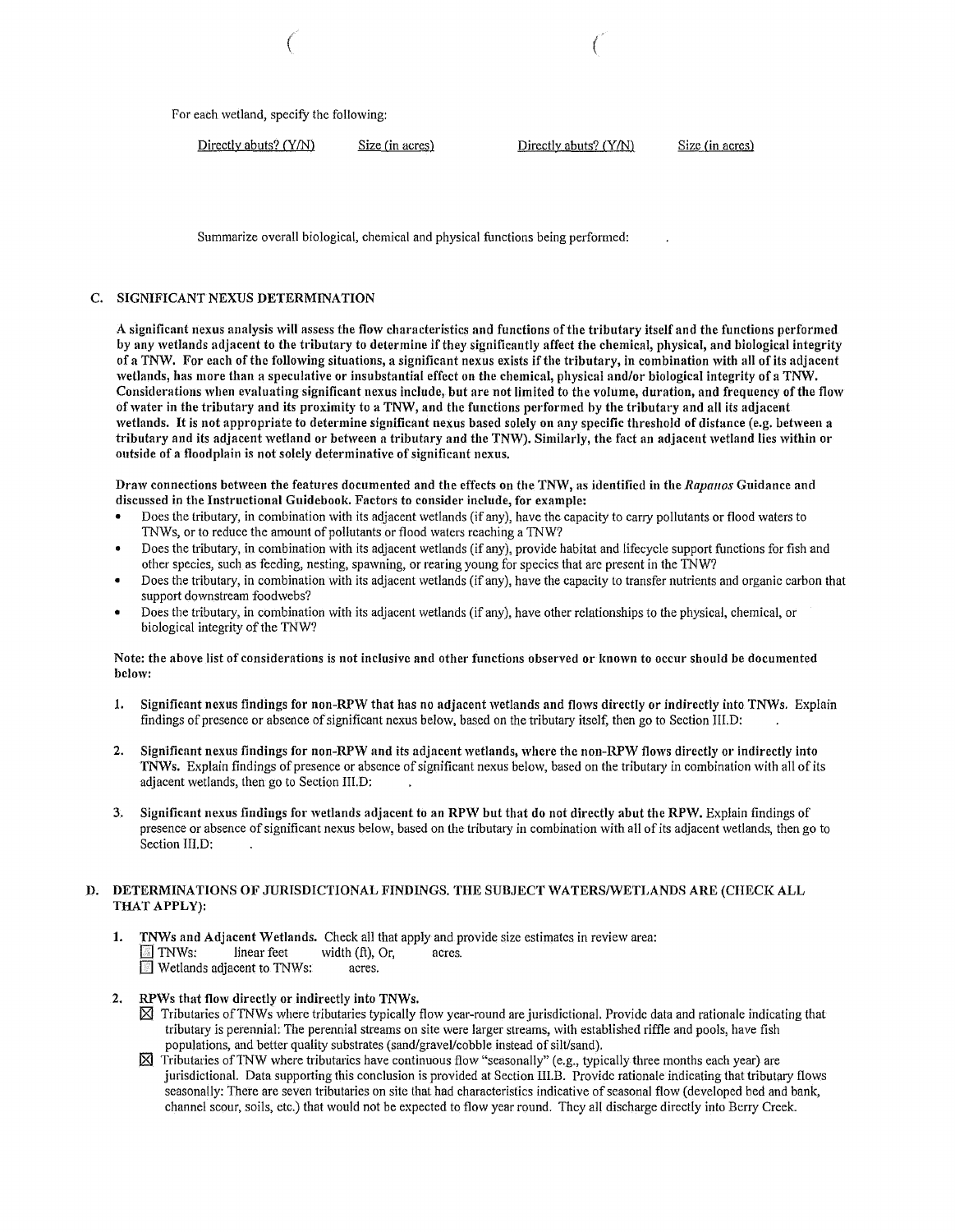Provide estimates for jurisdictional waters in the review area (check all that apply):

 $($ 

- $\boxtimes$  Tributary waters: 8,390 linear feet 4.7 width (ft).<br>
Other non-wetland waters: acres.
- Other non-wetland waters: acres.
	- Identify type(s) of waters:
- 3. Non-RPWs<sup>8</sup> that flow directly or indirectly into TNWs.
	- Waterbody that is not a TNW or an RPW, but flows directly or indirectly into a TNW, and it has a significant nexus with a TNW is jurisdictional. Data supporting this conclusion is provided at Section III.C.

Provide estimates for jurisdictional waters within the review area (check all that apply):<br>
Tributary waters: linear feet width (ft).

- 
- Tributary waters: linear feet linear feet  $\Box$  Other non-wetland waters: acres.  $\blacksquare$  Other non-wetland waters:
	- Identify type(s) of waters:
- 4. Wetlands directly abutting an RPW that flow directly or indirectly into TNWs.
	- Wetlands directly abut RPW and thus are jurisdictional as adjacent wetlands.
		- $\boxtimes$  Wetlands directly abutting an RPW where tributaries typically flow year-round. Provide data and rationale indicating that tributary is perennial in Section III.D.2, above. Provide rationale indicating that wetland is directly abutting an RPW: All wetlands on site had documented connections to the streams on site, either through wetland channels to the streams or through streams forming in or at the down-gradient terminus of the wetland.
		- $\boxtimes$  Wetlands directly abutting an RPW where tributaries typically flow "seasonally." Provide data indicating that tributary is seasonal in Section III.B and rationale in Section III.D.2, above. Provide rationale indicating that wetland is directly abutting an RPW: All wetlands on site had documented connections to the streams on site, either through wetland channels to the streams or through streams forming in or at the down-gradient terminus of the wetland.

Provide acreage estimates for jurisdictional wetlands in the review area: 7.21 acres.

- 5. Wetlands adjacent to but not directly abutting an RPW that flow directly or indirectly into TNWs.
	- $\blacksquare$  Wetlands that do not directly abut an RPW, but when considered in combination with the tributary to which they are adjacent and with similarly situated adjacent wetlands, have a significant nexus with a TNW are jurisidictional. Data supporting this conclusion is provided at Section III.C.

Provide acreage estimates for jurisdictional wetlands in the review area: acres.

- 6. Wetlands adjacent to non-RPWs that flow directly or indirectly into TNWs.
	- $\mathbb{F}$  Wetlands adjacent to such waters, and have when considered in combination with the tributary to which they are adjacent and with similarly situated adjacent wetlands, have a significant nexus with a TNW are jurisdictional. Data supporting this conclusion is provided at Section III.C.

Provide estimates for jurisdictional wetlands in the review area: acres.

- 7. Impoundments of jurisdictional waters.<sup>9</sup>
	- As a general rule, the impoundment of a jurisdictional tributary remains jurisdictional.
	- **Demonstrate that impoundment was created from "waters of the U.S.," or**
	- Demonstrate that water meets the criteria for one of the categories presented above (1-6), or  $\Box$  Demonstrate that water is isolated with a nexus to commerce (see E below).
	- Demonstrate that water is isolated with a nexus to commerce (see E below).

E. ISOLATED [INTERSTATE OR INTRA-STATE] WATERS, INCLUDING ISOLATED WETLANDS, THE USE, DEGRADATION OR DESTRUCTION OF WHICH COULD AFFECT INTERSTATE COMMERCE, INCLUDING ANY SUCH WATERS (CHECK ALL THAT APPLY): <sup>10</sup>

[J which are or could be used by interstate or foreign travelers for recreational or other purposes.

from which fish or shellfish are or could be taken and sold in interstate or foreign commerce.

 $\sqrt{2}$  which are or could be used for industrial purposes by industries in interstate commerce.

<sup>&</sup>lt;sup>8</sup>See Footnote #3.

<sup>&</sup>lt;sup>9</sup> To complete the analysis refer to the key in Section III.D.6 of the Instructional Guidebook.

 $^{10}$  Prior to asserting or declining CWA jurisdiction based solely on this category, Corps Districts will elevate the action to Corps and EPA HQ for review consistent with the process described in the Corps/EPA Memorandum Regarding CWA Act Jurisdiction Following Rapanos.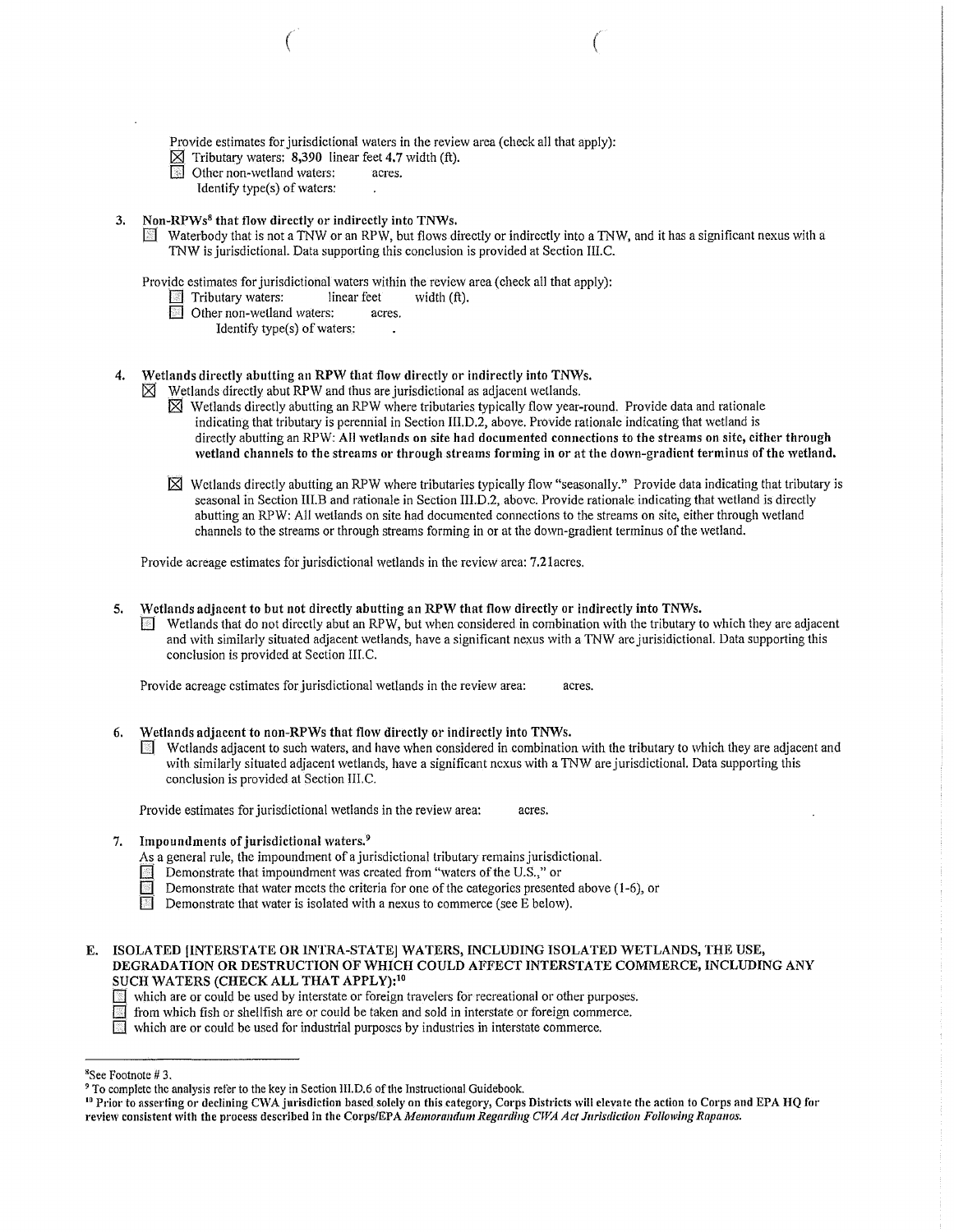|                                                                         | Interstate isolated waters. Explain:<br>Other factors. Explain:                                                                                                                                                                                                                                                                                                                                                                                                                                                                                                                                                                                                                                                                                                                                                                                                      |                                                                                                                                                                                                                                                                                                                                                                                                                                                                                                                                                                                                                                                                                                                                                                                                                                                                                                                                                                                                                                                                                                                                                                                                                        |
|-------------------------------------------------------------------------|----------------------------------------------------------------------------------------------------------------------------------------------------------------------------------------------------------------------------------------------------------------------------------------------------------------------------------------------------------------------------------------------------------------------------------------------------------------------------------------------------------------------------------------------------------------------------------------------------------------------------------------------------------------------------------------------------------------------------------------------------------------------------------------------------------------------------------------------------------------------|------------------------------------------------------------------------------------------------------------------------------------------------------------------------------------------------------------------------------------------------------------------------------------------------------------------------------------------------------------------------------------------------------------------------------------------------------------------------------------------------------------------------------------------------------------------------------------------------------------------------------------------------------------------------------------------------------------------------------------------------------------------------------------------------------------------------------------------------------------------------------------------------------------------------------------------------------------------------------------------------------------------------------------------------------------------------------------------------------------------------------------------------------------------------------------------------------------------------|
|                                                                         | Identify water body and summarize rationale supporting determination:                                                                                                                                                                                                                                                                                                                                                                                                                                                                                                                                                                                                                                                                                                                                                                                                |                                                                                                                                                                                                                                                                                                                                                                                                                                                                                                                                                                                                                                                                                                                                                                                                                                                                                                                                                                                                                                                                                                                                                                                                                        |
| <b>Wetlands:</b><br>F.<br>$\mathbb{Z}^2$<br>Wetlands:<br>$\mathbb{Z}^n$ | Tributary waters:<br>linear feet<br><sup>■</sup> Other non-wetland waters:<br>acres.<br>Identify type(s) of waters:<br>acres.<br>Wetland Delineation Manual and/or appropriate Regional Supplements.<br>"Migratory Bird Rule" (MBR).<br>Other: (explain, if not covered above):<br>judgment (check all that apply):<br>Non-wetland waters (i.e., rivers, streams):<br>Lakes/ponds:<br>acres.<br>Other non-wetland waters:<br>acres.<br>a finding is required for jurisdiction (check all that apply):<br>Non-wetland waters (i.e., rivers, streams):<br>Lakes/ponds:<br>acres.                                                                                                                                                                                                                                                                                       | Provide estimates for jurisdictional waters in the review area (check all that apply):<br>width (ft).<br>NON-JURISDICTIONAL WATERS, INCLUDING WETLANDS (CHECK ALL THAT APPLY):<br>If potential wetlands were assessed within the review area, these areas did not meet the criteria in the 1987 Corps of Engineers<br>Review area included isolated waters with no substantial nexus to interstate (or foreign) commerce.<br>Prior to the Jan 2001 Supreme Court decision in "SWANCC," the review area would have been regulated based solely on the<br>Waters do not meet the "Significant Nexus" standard, where such a finding is required for jurisdiction. Explain:<br>Provide acreage estimates for non-jurisdictional waters in the review area, where the sole potential basis of jurisdiction is the MBR<br>factors (i.e., presence of migratory birds, presence of endangered species, use of water for irrigated agriculture), using best professional<br>linear feet<br>width $(ft)$ .<br>acres. List type of aquatic resource:<br>Provide acreage estimates for non-jurisdictional waters in the review arca that do not meet the "Significant Nexus" standard, where such<br>width (ft).<br>linear feet, |
| Wetlands:                                                               | Other non-wetland waters:<br>acres.                                                                                                                                                                                                                                                                                                                                                                                                                                                                                                                                                                                                                                                                                                                                                                                                                                  | acres. List type of aquatic resource:                                                                                                                                                                                                                                                                                                                                                                                                                                                                                                                                                                                                                                                                                                                                                                                                                                                                                                                                                                                                                                                                                                                                                                                  |
|                                                                         | <u>SECTION IV: DATA SOURCES.</u>                                                                                                                                                                                                                                                                                                                                                                                                                                                                                                                                                                                                                                                                                                                                                                                                                                     |                                                                                                                                                                                                                                                                                                                                                                                                                                                                                                                                                                                                                                                                                                                                                                                                                                                                                                                                                                                                                                                                                                                                                                                                                        |
| ⊠<br>⊠<br>寰<br>⊠<br>⊠<br>⊠<br>⊠<br>寨<br>⊠<br>$\mathcal{A}$<br>鎉         | and requested, appropriately reference sources below):<br>□ Office concurs with data sheets/delineation report.<br>□ Office does not concur with data sheets/delineation report.<br>Data sheets prepared by the Corps:<br>Corps navigable waters' study:<br>U.S. Geological Survey Hydrologic Atlas:<br>$\Box$ USGS NHD data.<br>$\Box$ USGS 8 and 12 digit HUC maps.<br>http://gis1.state.ga.us/download.asp?dataID=39621.<br>State/Local wetland inventory map(s):<br>FEMA/FIRM maps: Figure 5.<br>100-year Floodplain Elevation is:<br>Photographs: $\boxtimes$ Aerial (Name & Date): Georgia NAIP - 2016.<br>or $\boxtimes$ Other (Name & Date): Photographs 1-26.<br>Previous determination(s). File no. and date of response letter:<br>Applicable/supporting case law:<br>Applicable/supporting scientific literature:<br>Other information (please specify): | A. SUPPORTING DATA. Data reviewed for JD (check all that apply - checked items shall be included in case file and, where checked<br>Maps, plans, plots or plat submitted by or on behalf of the applicant/consultant: See Figures 1-6.<br>Data sheets prepared/submitted by or on behalf of the applicant/consultant.<br>U.S. Geological Survey map(s). Cite scale & quad name: Figure 1: 1:24,000 - East Juliette, GA.<br>USDA Natural Resources Conservation Service Soil Survey. Citation: Figure 3: Monroe County 1999.<br>National wetlands inventory map(s). Cite name: State of Georgia NWI Geodatabase at<br>(National Geodectic Vertical Datum of 1929)                                                                                                                                                                                                                                                                                                                                                                                                                                                                                                                                                       |